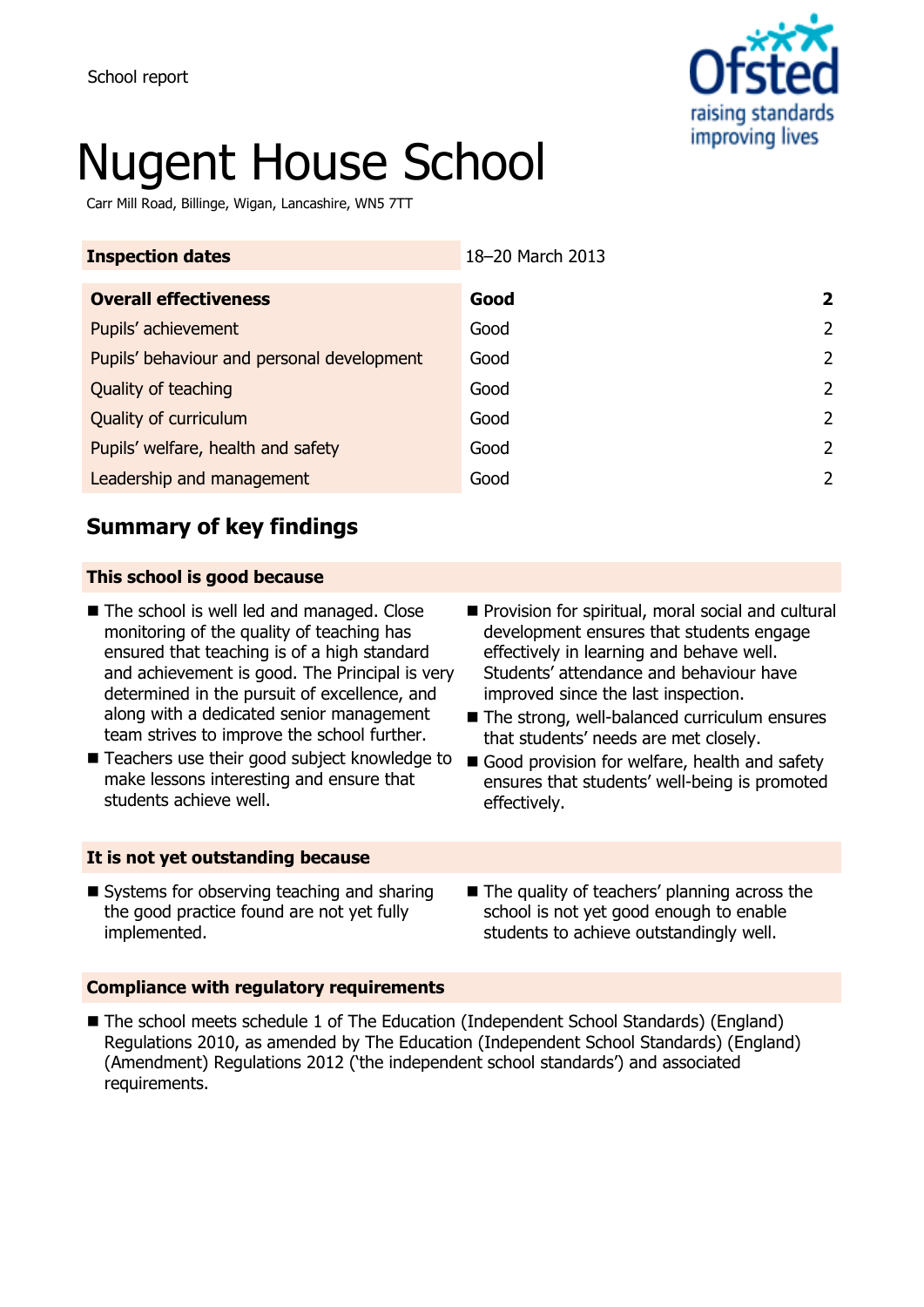## **Information about this inspection**

- The inspection was carried out with half a day's notice.
- The inspector observed 10 lessons taught by 10 teachers.
- The inspector scrutinised students' work and held meetings with senior leaders and managers, staff and students.
- The inspector checked the school's documentation including policies, schemes of work, teachers' planning, students' progress records and safeguarding procedures. The inspector considered the school's compliance with the regulations for independent schools. The inspector took account of the views expressed in 30 questionnaires returned by students, 38 from staff, eight from local authorities and a small number from parents and carers.

## **Inspection team**

Saleem Hussain, Lead inspector **Additional Inspector**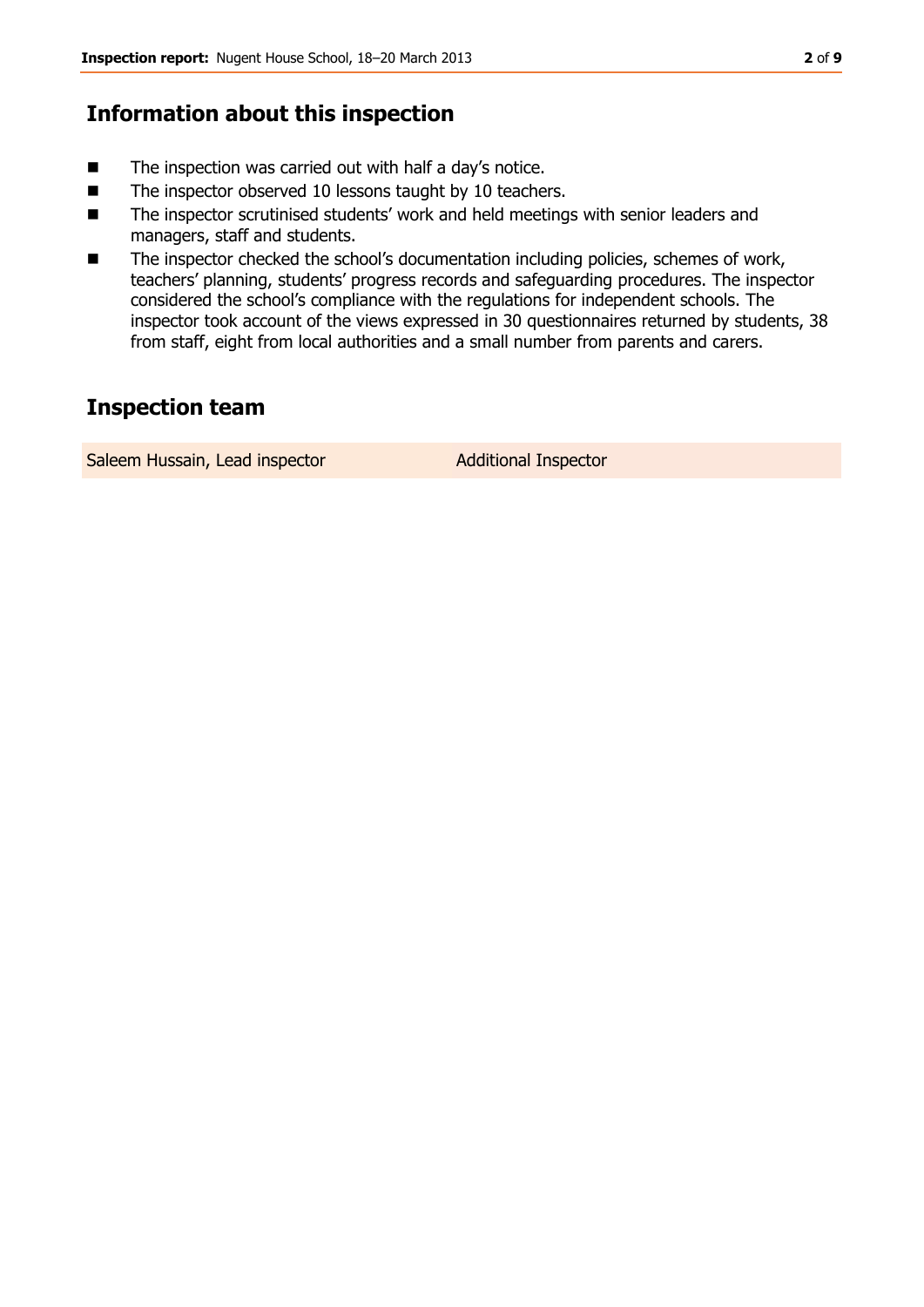# **Full report**

## **Information about this school**

- Nugent House School is situated in a village near Wigan. This small school opened in 1983 and is part of the Nugent Care organisation. The school provides residential and day provision for boys aged between seven and 19 years who have mainly severe behavioural, emotional and social difficulties.
- All students have a statement of special educational needs. The majority have a history of interrupted schooling and poor attendance at their former schools. The boys come mainly from the north of England, although some are from further afield, and all have been placed by their respective local authority. Around half of the students are looked after by a local authority.
- Currently, there are 59 students on roll including a small number who are older than 16 years of age. A small number of older students attend off-site courses run by local colleges and training organisations.
- The school aims 'to create a secure, orderly and caring community in which students are able to achieve both academically and personally, whilst developing respect and concern for others'.
- The school received its last inspection of education in November 2009.

## **What does the school need to do to improve further?**

- **IMPROVE THE OVER IN** effectiveness of the school by:
	- fully implementing plans for lesson observations to identify outstanding teaching practice and ensuring that this best practice is spread across the school through further training
	- ensuring that teachers improve the quality of their planning by clearly stating the expected learning outcomes for lessons so students can achieve outstandingly well.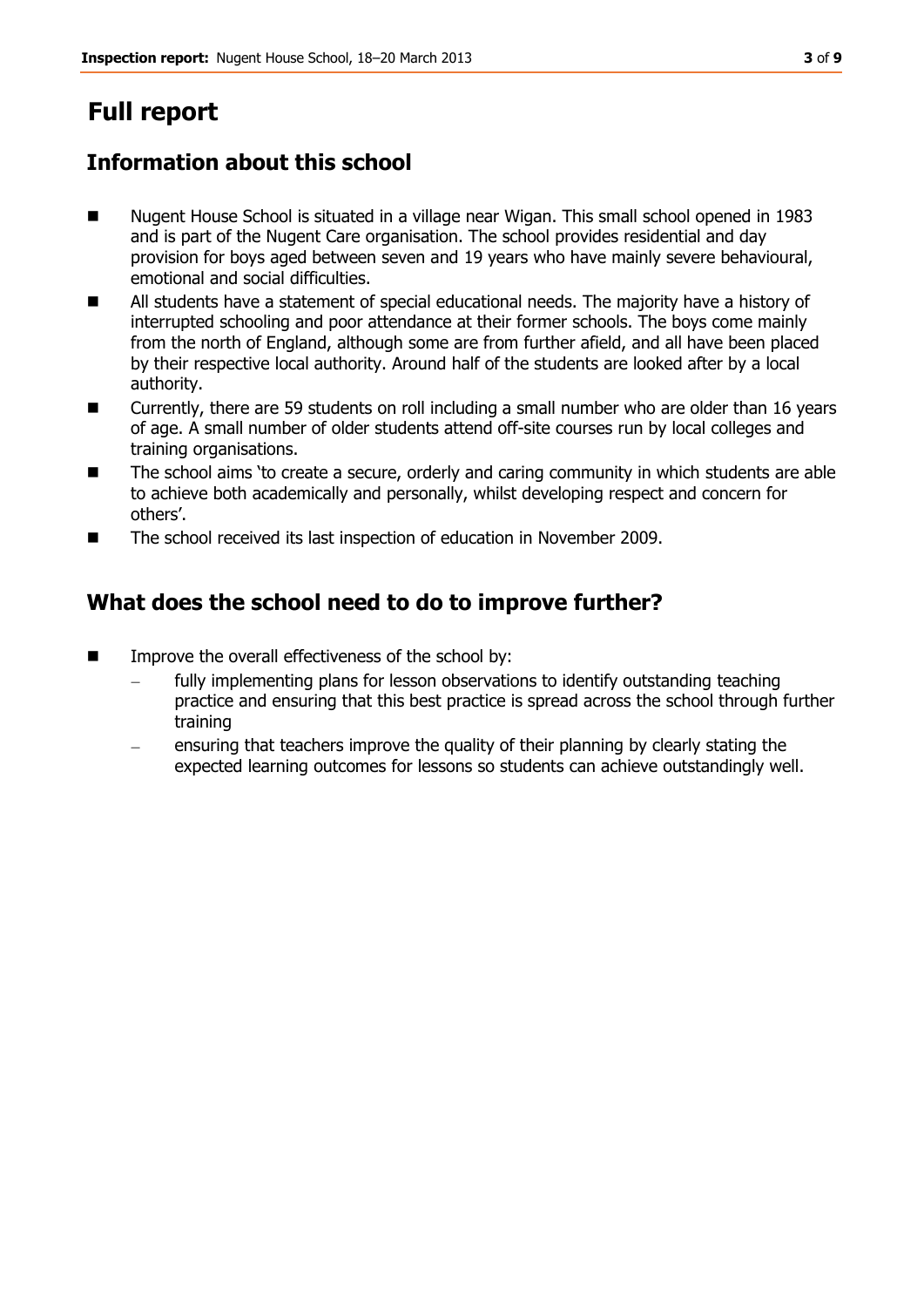## **Inspection judgements**

#### **Pupils' achievement Good**

Students' achievement is good because of good teaching. Students make good progress overall in all key areas of learning taking account of their different starting points. Students achieve equally well, regardless of their age, ability, special educational needs or other characteristics. Records also provide evidence that students attending alternative provision achieve well. Students make good progress over time and acquire knowledge and understanding effectively in different subjects. Sometimes, students make progress in small steps but this is because of the severity of their special educational needs. Students develop and apply a range of key skills well, including in literacy and information and communication technology (ICT). They also develop key skills well in mathematics over time, but not as quickly as in literacy and ICT. Teachers take many opportunities to develop students' skills in literacy and ICT in different lessons and subjects. For example, a food technology lesson included a number of very good opportunities to develop students' speaking, listening and spelling skills. Students' art work shows that a good number of students achieve well in this subject. All school leavers in the last academic year gained several external accreditations by the time they left school. This included success at GCSE, Entry Level, functional skills and preparation for working life. All of these factors prepare students well for the next stage in their education.

#### **Pupils' behaviour and personal development Good**

Students' behaviour and personal development are good. This makes a significant contribution to their good learning in lessons and to the school's ethos. The school is a calm and orderly community. New students develop good attitudes and quickly settle into learning routines because the school rules regarding behaviour, conduct and hard work are promoted effectively through the rewards system. Students also develop good levels of perseverance and concentration. They form constructive and cooperative relationships with their peers. For example, in a physical education lesson in the school's sports hall, they each developed very good badminton skills and offered each other useful advice on how to improve. Students learn to manage their emotions and anger issues effectively because of the school's very good guidance and support. Incidents of poor behaviour are reducing significantly over time. The school is aware of a small number of students who occasionally try to disrupt lessons and is working positively with them to make improvements in their behaviour. Students have a good awareness of different forms of bullying. Bullying is rare and students feel safe at school. Students adopt safe practices well as they learn. For example, in practical lessons they use protective clothing and learning resources sensibly. Attendance and punctuality are good. Many students have improved their attendance markedly, when compared to rates of attendance at their former schools and this makes a significant contribution to their learning.

Provision for students' spiritual, moral, social and cultural development is good. Personal, social, health and citizenship education (PSHCE) lessons, assemblies, educational visits, interactions with visitors and religious education make a strong contribution to their personal development. The school's work to raise students' self-esteem and confidence is very strong. This is a key factor and reason for students' good academic achievement and personal development. As a result of their increased self-belief, students quickly realise that they have much potential as learners and engage well in learning opportunities. Students develop a clear sense of right and wrong through considering moral issues and dilemmas. For example, in discussions with students about wearing religious clothing, they gave well-argued points of view about the importance of respecting the faith, values and traditions of different people in multicultural Britain. Students develop good social skills through the many opportunities provided for them including the school council which meets regularly with staff regarding school improvements. Students make a good contribution to the wider community. For example, they take part in voluntary activities and are very keen to raise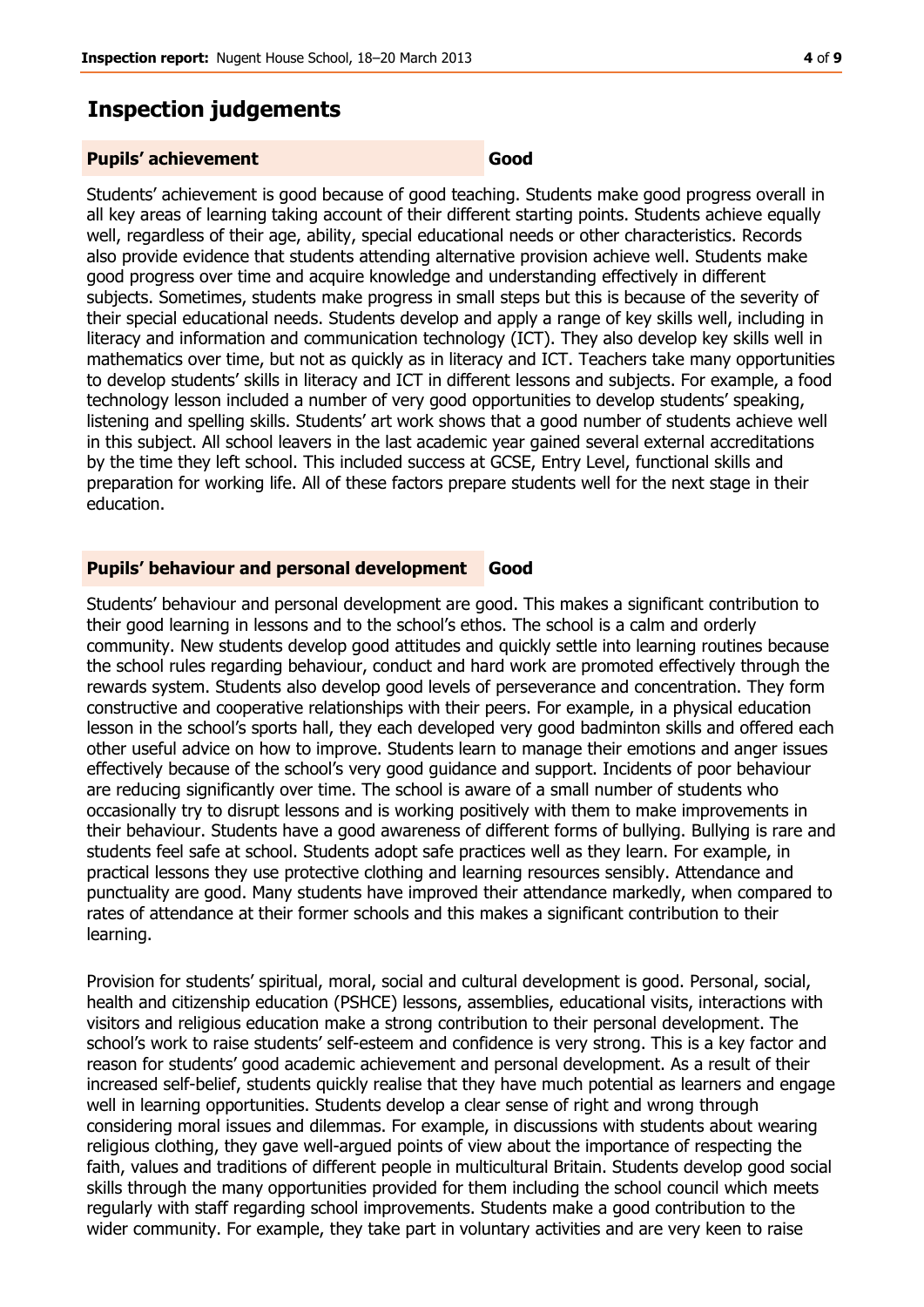funds for charities and good causes. The school provides students with a broad general knowledge of public institutions and services in the community. For example, students learn about the monarchy, parliament and democracy. Provision for cultural development is good. The school helps students to develop a strong appreciation of and respect for their own and other cultures.

#### **Quality of teaching Good**

Teaching is good. Consequently, most students and groups, including looked after students and the oldest students achieve well over time. Teachers have high expectations for students to do well. Teachers present the work in lessons in an interesting and appealing way using resources such as electronic whiteboards effectively to support learning. Teachers' explanations about the work are clear and easily understood by students. The pace of work is good. Teachers and their assistants work very hard in lessons to ensure that students produce a good amount of work. Reading, writing, communication and mathematics are taught effectively. Teachers question and prompt students well. This ensures that students work hard and learn to think for themselves. Any disruptive behaviour is managed effectively. These factors ensure that students are engaged well in learning. Much of the teaching observed during the inspection was outstanding. This marks very recent improvement. However, although teachers' lesson planning is at least adequate, the expected learning outcomes in the planning are not always clearly stated and shared with the students. Consequently, students are not achieving outstandingly well over time because students are unclear about what is expected of them. Teachers assess students' learning and progress regularly and frequently. This enables the school to accurately evaluate performance over time. Targeted interventions are effective. For example, students are withdrawn from the main class to work in small groups or in one-to-one sessions with a member of staff, particularly to develop their basic skills in literacy and ICT.

#### **Quality of curriculum Good**

The curriculum and other activities are good and enable students to learn and achieve well. The curriculum is broad, well balanced and meets students' interests and needs closely. There are many opportunities for all students to make good progress, particularly in developing their reading and writing, communication and ICT skills. Students like the school's approach of teaching these basic skills across the curriculum in different lessons. Senior managers are therefore developing plans to take the same approach with mathematics. Schemes of work for all areas of learning are detailed and implemented effectively. The school provides a good range of accreditation opportunities for all groups of students including the most able. Good arrangements are in place for students to gain valuable work-related experiences. For example, opportunities include plumbing, car mechanics, animal care and work in the leisure industry. Good provision for PSHCE supports personal development effectively. For example, in an assembly about healthy eating, students learnt much about nutritional values as they considered the choices available for school communities in Uganda contrasted against their own. Students enjoy participating in educational visits and after-school activities including those provided through the residential setting. For example, trips have included those to Jodrell Bank, Styal Mill and to listen to the Liverpool Philharmonic orchestra.

#### **Pupils' welfare, health and safety <b>Good**

Provision for students' welfare, health and safety is good and ensures that all regulations for this standard are met. Staff work tirelessly in these regards and are highly committed to promoting students' well-being. Procedures for safeguarding meet requirements. All staff are well trained in child protection including designated officers. Procedures for refresher training are good. The school's arrangements for staff recruitment are of a high standard. All the required checks are undertaken and are recorded, as required, on a single central register. Health and safety risk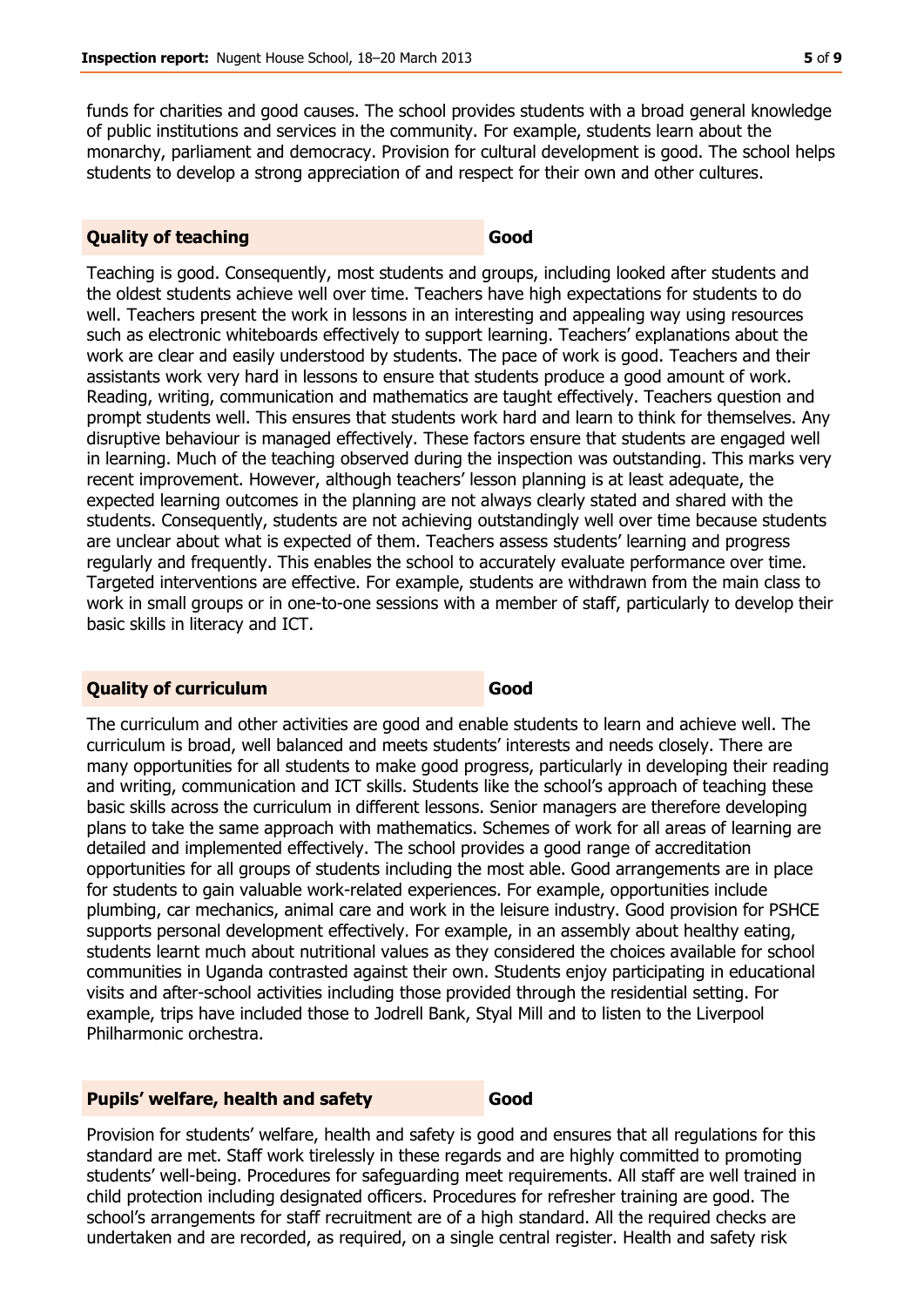assessments are undertaken regularly and this ensures that potential hazards to students' safety in school or on trips are identified and managed well. Fire risk assessments are effective; fire drills are carried out regularly and fire-fighting equipment is checked at appropriate intervals. The school has a clear first aid policy and a good number of qualified first aiders. Supervision in school is good. There is an effective anti-bullying policy in place. The school deals with instances of bullying quickly and sensitively. Arrangements to promote good behaviour ensure that there is a calm environment for learning. Students are well motivated by the points system of rewards for good behaviour, attendance and achievement. They value and enjoy the treats which they can earn. Students develop healthy lifestyles and safe practices through the school's strong provision for PSHCE. Day-to-day care and guidance is good. Many therapists and specialists work closely with education staff to support students, including educational psychologists, speech, language and play therapists. The school works well with parents, carers and other agencies to ensure that students are kept safe. Students, including boarders, report that they feel safe.

#### **Leadership and management Good**

Leadership and management are good. The effectiveness of leadership and management can be seen in the high quality of provision and good outcomes including for achievement. The Principal's systematic and passionate pursuit of improvement is highly valued by his senior management team. The school has made some significant improvements since the last inspection including in the areas of attendance and behaviour. Self-evaluation is very good. It is honest, penetrating and insightful. This provides a secure basis for further improvement and matches inspection findings. The leadership of teaching is good. The senior management team has robustly communicated its high expectations and ambition to everyone. The arrangements for monitoring the quality of teaching have resulted in consistently good achievement. The school recognises that leaders and managers are not yet fully effective because there is still some way to go before teaching is outstanding. More lesson observations are planned to identify outstanding teaching practice and to then spread this across the school through further training. The company's education director monitors the performance of the school closely and challenges senior managers appropriately. Detailed policies ensure that students make good progress in literacy and numeracy from low starting points. Leaders and managers actively monitor the effectiveness of the curriculum and ensure that students achieve well and become responsible young people who can play a valuable role in the community. Provision for students' spiritual, moral, social and cultural development is effective. The school works in close partnership with parents, carers and others to ensure that students receive a good education. Human and physical resources are well deployed to support learning.

The school's premises and accommodation are very well maintained. The school meets all of the requirements regarding the provision of information and the complaints procedures. The proprietors have ensured that all of the independent school standards are met.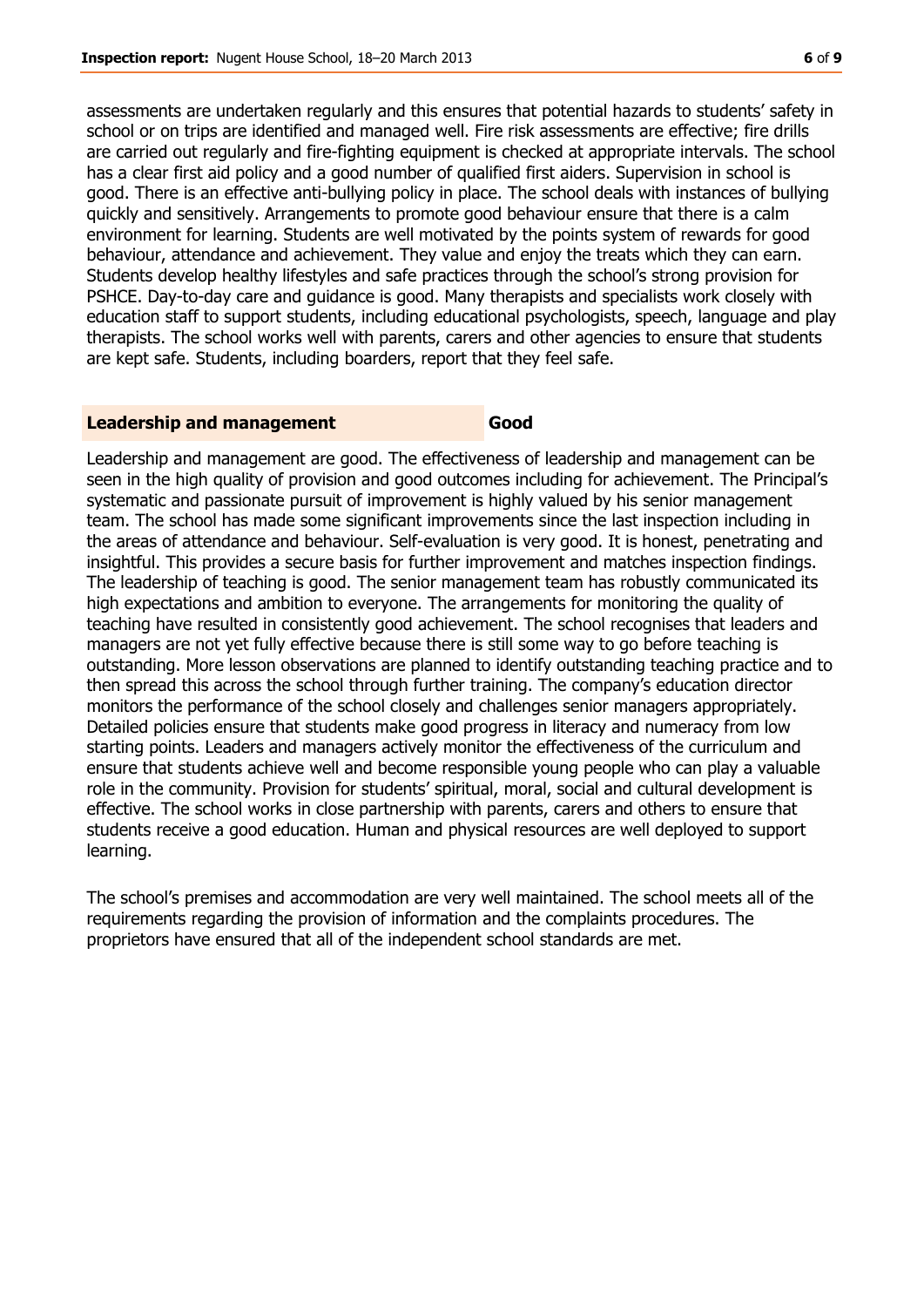## **What inspection judgements mean**

| <b>School</b> |                  |                                                                                                                |
|---------------|------------------|----------------------------------------------------------------------------------------------------------------|
| Grade         | <b>Judgement</b> | <b>Description</b>                                                                                             |
| Grade 1       | Outstanding      | A school which provides an exceptional quality of education and<br>significantly exceeds minimum requirements. |
| Grade 2       | Good             | A school which provides a high quality of education that exceeds<br>minimum requirements.                      |
| Grade 3       | Adequate         | A school which meets minimum requirements but needs to<br>improve the quality of education it provides.        |
| Grade 4       | Inadequate       | A school where minimum requirements are not met and/or the<br>quality of education has serious weaknesses.     |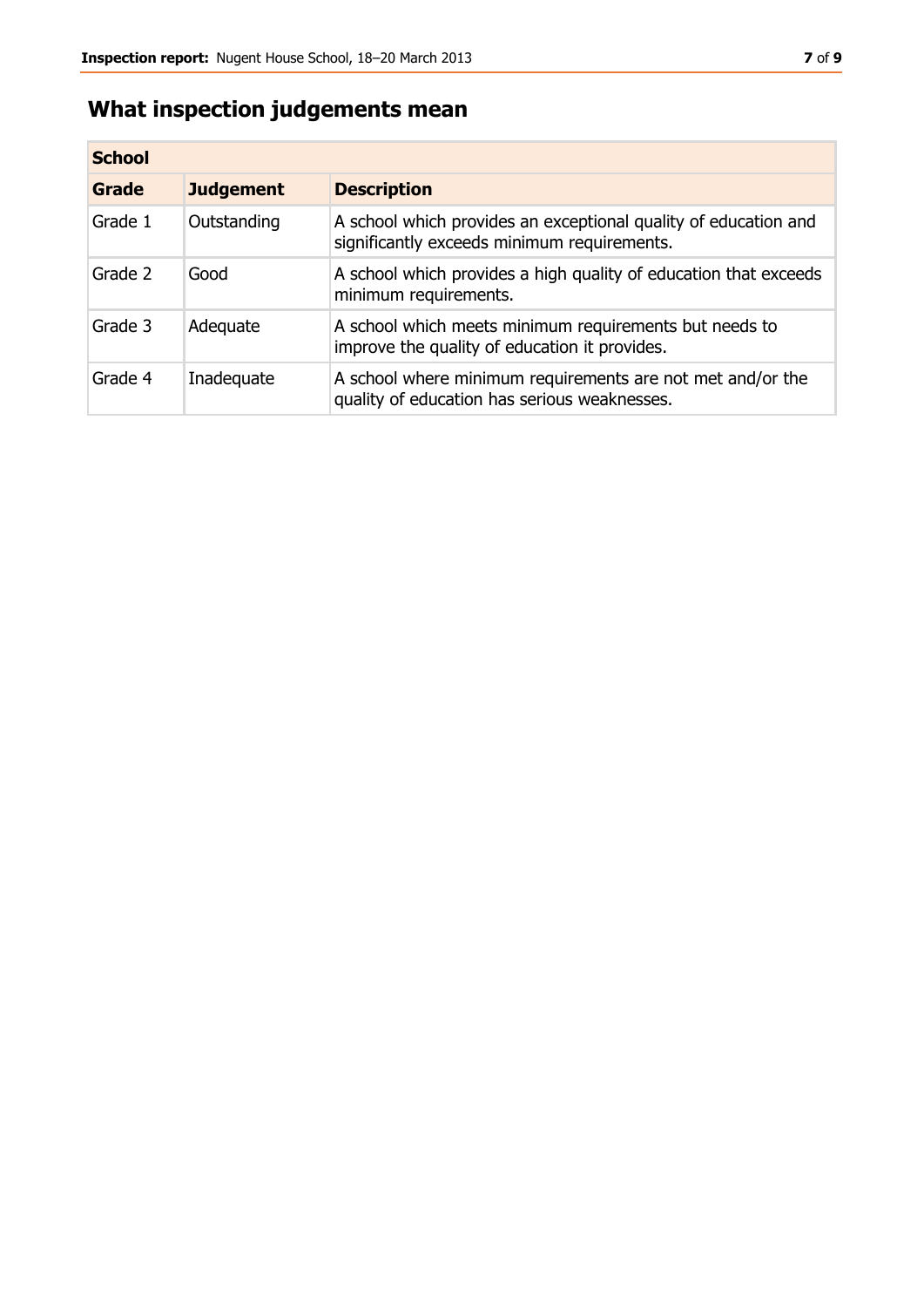## **School details**

| Unique reference number        | 104839   |
|--------------------------------|----------|
| <b>Inspection number</b>       | 397755   |
| <b>DfE registration number</b> | 342/6004 |

This inspection was carried out under section 162A of the Education Act 2002, as amended by schedule 8 of the Education Act 2005, the purpose of which is to advise the Secretary of State for Education about the school's suitability for continued registration as an independent school.

| <b>Type of school</b>                      | Special school for students with behavioural,<br>emotional and social difficulties |
|--------------------------------------------|------------------------------------------------------------------------------------|
| <b>School status</b>                       | Independent residential special school                                             |
| Age range of pupils                        | $7 - 19$                                                                           |
| <b>Gender of pupils</b>                    | <b>Boys</b>                                                                        |
| <b>Number of pupils on the school roll</b> | 59                                                                                 |
| <b>Number of part time pupils</b>          | 0                                                                                  |
| <b>Proprietor</b>                          | <b>Nugent Care</b>                                                                 |
| <b>Chair</b>                               | Kathleen Pitt                                                                      |
| <b>Headteacher</b>                         | John Gilfillan                                                                     |
| Date of previous school inspection         | 17 November 2009                                                                   |
| <b>Annual fees (day pupils)</b>            | £63,036                                                                            |
| <b>Telephone number</b>                    | 01744 892551                                                                       |
| <b>Fax number</b>                          | 01744 895697                                                                       |
| <b>Email address</b>                       | nugent.house@nugentcare.org                                                        |